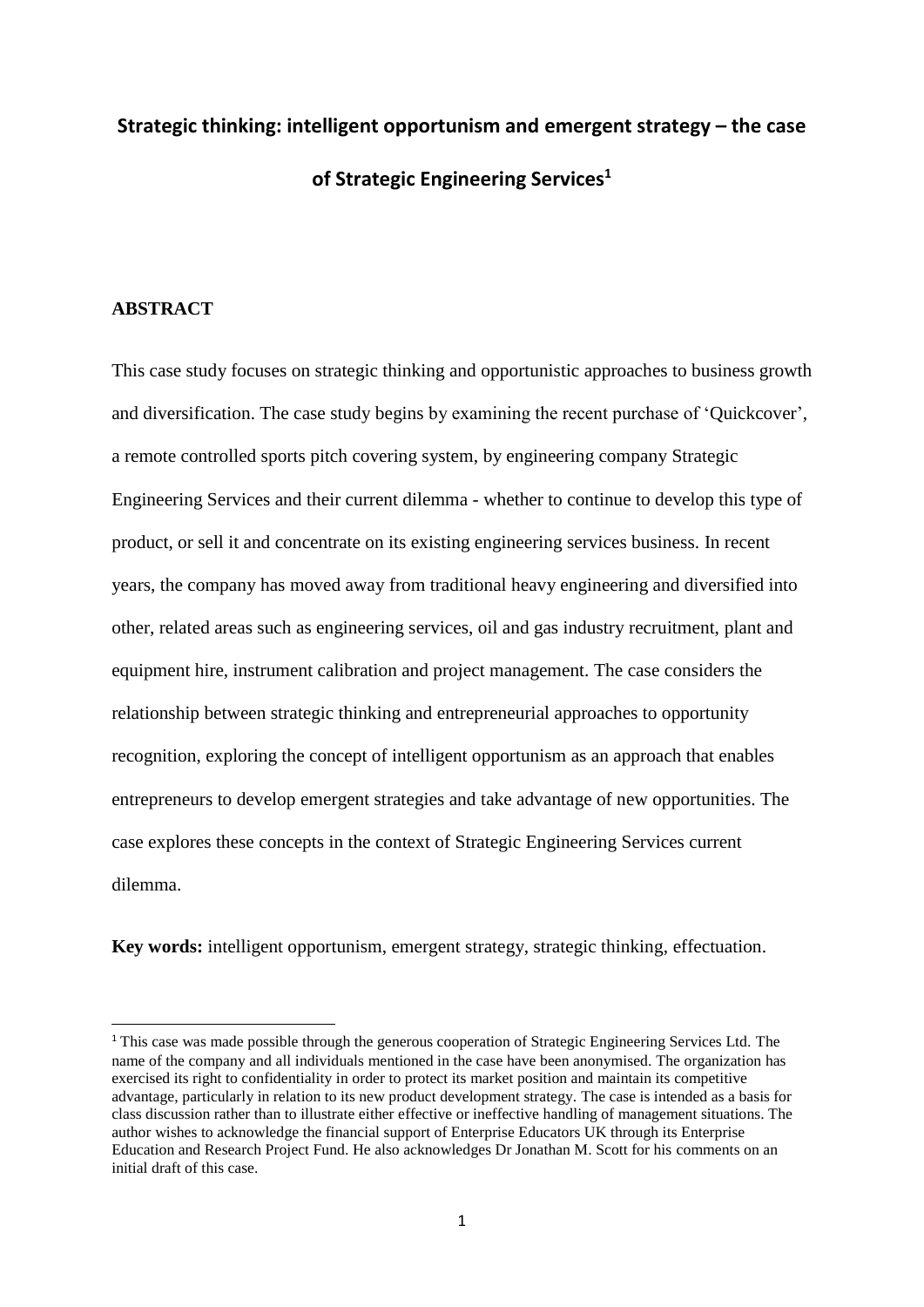## **Learning outcomes:**

The case gives students the opportunity to gain insights into how entrepreneurs identify, evaluate and pursue new opportunities.

The case study enables students to consider the validity of the concept of 'intelligent opportunism'.

The case provides an opportunity for students to examine how the concept of 'intelligent opportunism' fit with the emergent view of strategy often adopted by entrepreneurs.

The case allows students to engage in a broader theoretical discussion about entrepreneurial approaches to strategy development.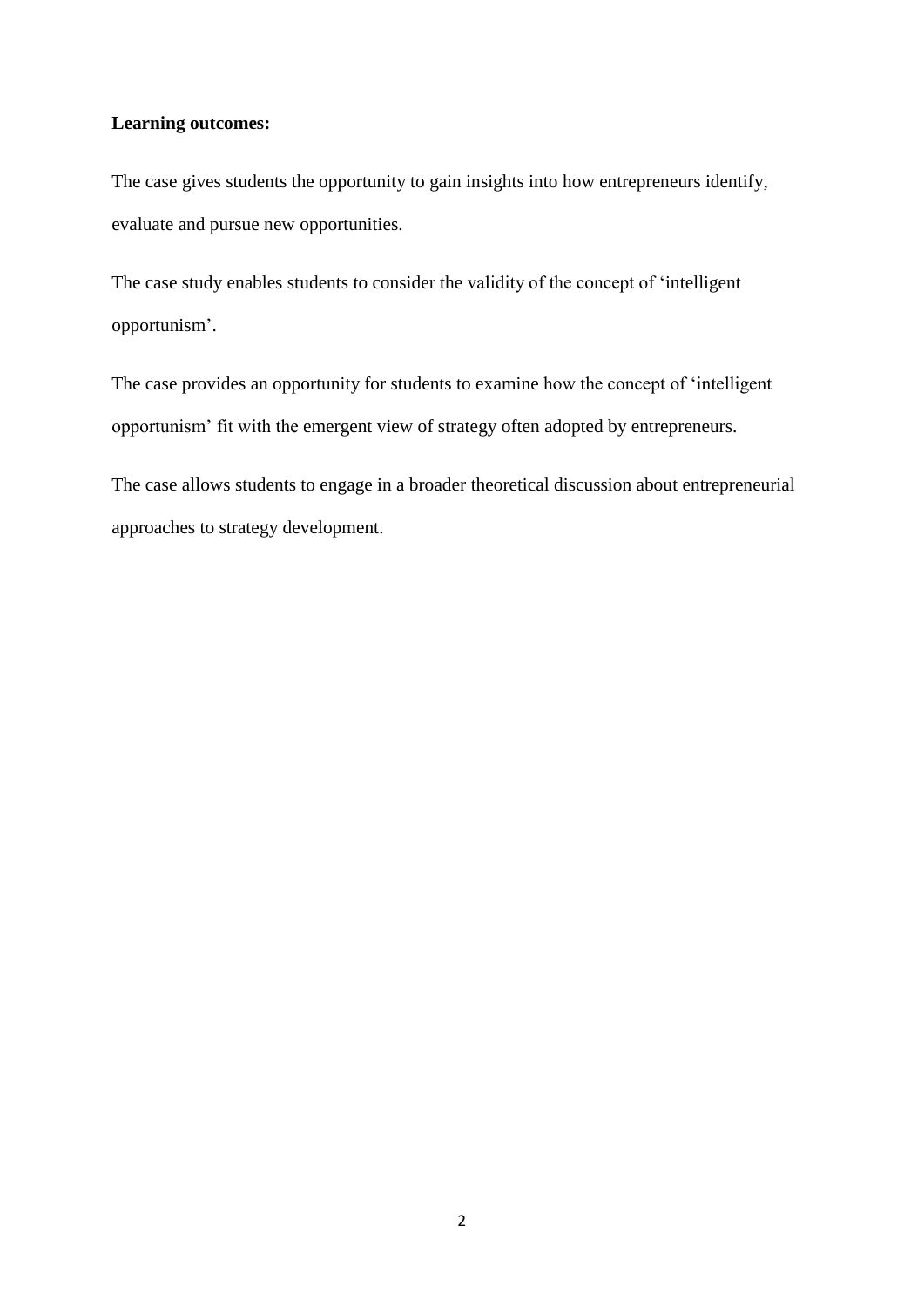## **INTRODUCTION**

Strategy has had a variety of definitions applied to it. Alfred Chandler (1963, p. 13), for example, considers strategy to be: *'... the determination of the long-run goals and objectives of an enterprise and the adoption of courses of action and the allocation of resource necessary for carrying out these goals'*. On the other hand, Michael Porter (1996, p. 60) suggests that: *'Competitive strategy is about being different. It means deliberately choosing a different set of activities to deliver a unique mix of value'*. Firms must possess the necessary capabilities to enable them to reconfigure, renew and redeploy resources and capabilities constantly in order to capture changing opportunities more effectively (Foss *et al,* 2011; Lau *et al,* 2004). Competitive strategy, therefore, explores how firms operate in order to improve their performance (Lechner and Gudmundsson, 2014). For most people in business, 'strategy' is viewed as a way to explain the things they do (Thompson *et al,* 2014), it is plan, a conscious decision, or intended course of action that is premeditated and deliberate (Graetz, 2002).

## **Strategic thinking, intelligent opportunism and emergent strategy**

The purpose of strategic thinking, it had been suggested, is to: *'discover novel, imaginative strategies which can re-write the rules of the competitive game; and to envision potential futures significantly different from the resent'* (Heracleous, 1998, p. 485). Strategic thinking is an essential prerequisite to firms' survival (Beaver and Ross, 2000). More recently, strategic thinking has been related to the innovative aspects of a firms strategic planning (Harrison and St John, 2013). However, Mintzberg and Waters (1985) recognise that not all strategy is consciously planned, referring to 'emergent strategy' that is often developed intuitively by entrepreneurs rather than as the result of rational planning (Hill *et al,* 2014).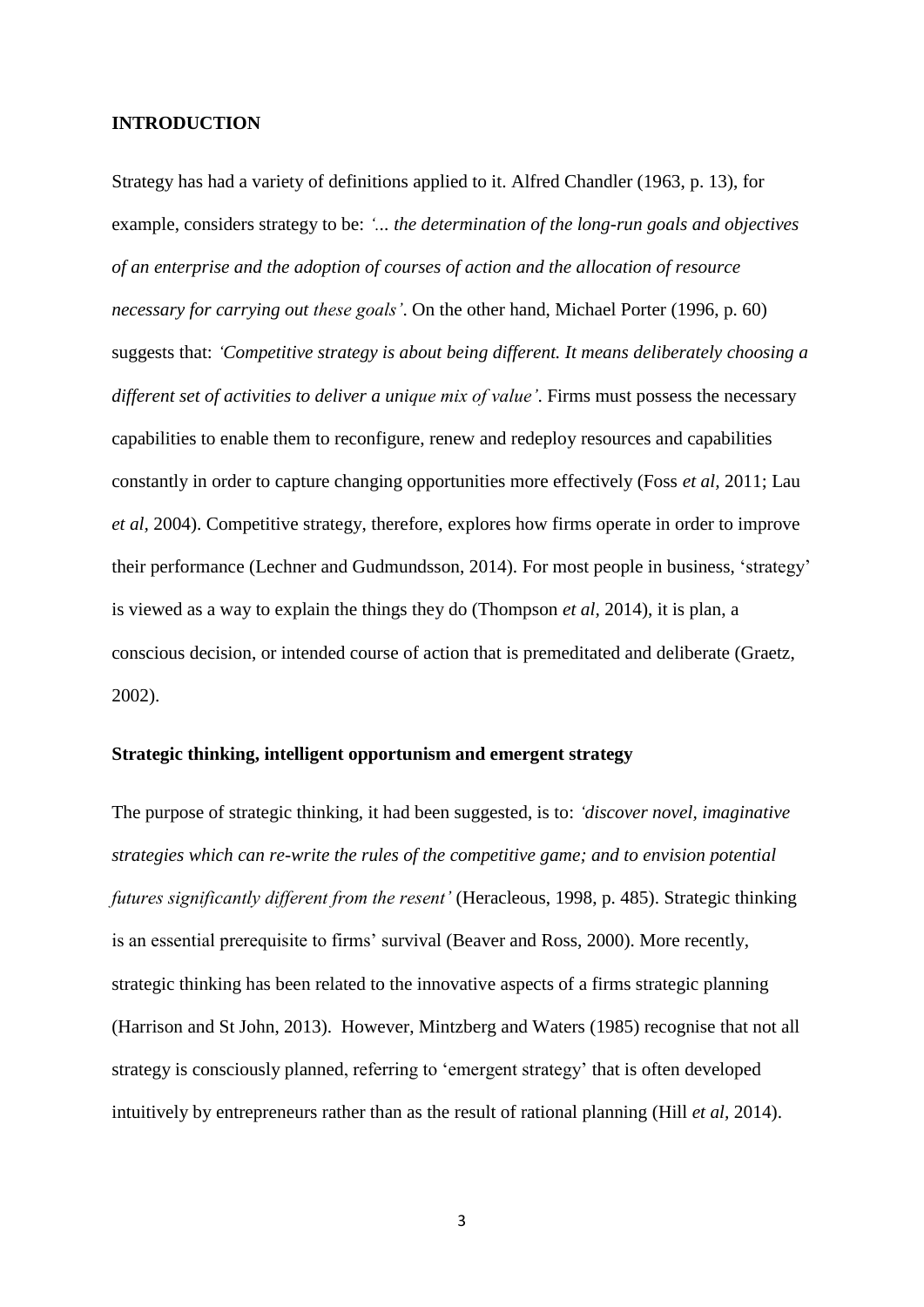The notion of emergent strategy is closely linked to the theory of 'effectuation' (Sarasvathy, 2001), i.e. the notion that entrepreneurship is a way of thinking, reasoning and acting that focuses on the identification and exploitation of business opportunities from a broad general perspective which Sarasvathy (2004) describes as the 'essential agent' of entrepreneurship. Entrepreneurship is, therefore, associated with opportunity recognition and has been defined as the: *'examination of how, by whom, and with what effects opportunities to create future goods and services are discovered, evaluated and exploited'* (Shane and Venkataraman, 2000, p. 218) and the ability to recognize opportunities is widely viewed as a key step in the entrepreneurial process (Tang and Khan, 2007). The purpose of strategic thinking, on the other hand, is to clarify the future, allocate and manage resources and manage change (Thompson *et al,* 2014). However, to create the most value entrepreneurial firms also need to act strategically and this calls for an integration of both entrepreneurial and strategic thinking (Hitt e*t al,* 2001), as Zahra and Nambisan (2012, p. 219) explain: 'S*trategic thinking and the entrepreneurial activities... influence one another in a cycle that perpetuates and even sparks innovation'*. The question is, 'how can these two concepts be successfully combined'?

The concept of 'intelligent opportunism', refers to the idea that although strategic thinking is inherently concerned with shaping and re-shaping strategic intent, there must be room for flexibility (Hamel and Prahalad, 1989), thus allowing entrepreneurs to consider new opportunities. Intelligent opportunism involves entrepreneurs being open to new experiences that allow them to take advantage of emergent strategies that are, arguably more relevant in a rapidly changing business environment and can be considered a form of 'opportunistic' strategy (Liedtka, 1998). Intelligent opportunism therefore acts as a locus for combining opportunity recognition and emergent strategies, as Liedtka (1998, p. 123) explains: *'within this [type of] intent-driven focus, there must be room for intelligent opportunism that not only furthers intended strategy but that also leave open the possibility of new strategies emerging'*.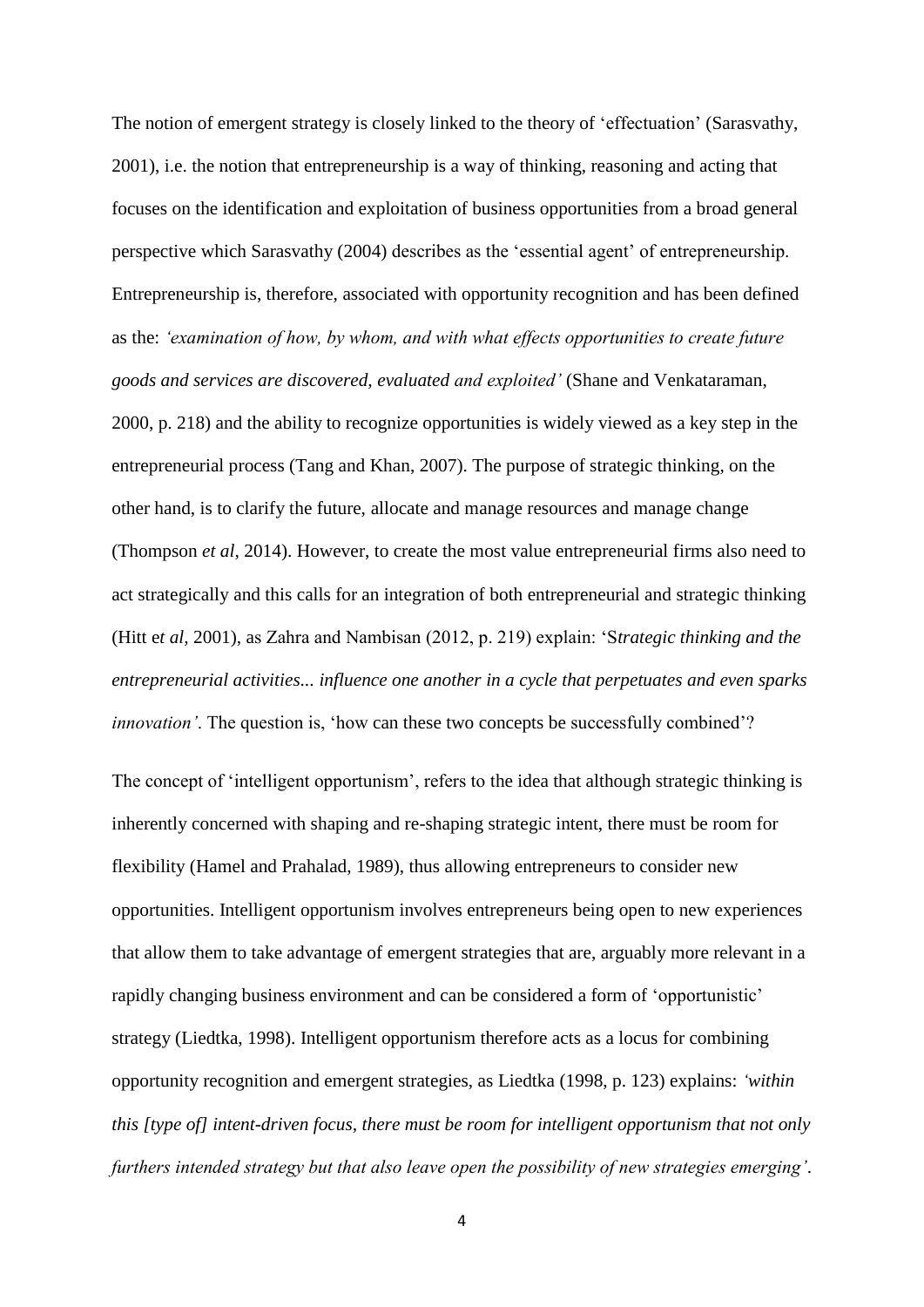Intelligent opportunism is about adopting a flexible approach to strategy in order to take advantage of emerging strategies and new opportunities and, by being 'intelligently opportunistic', entrepreneurial leaders can influence strategic decision making (Haycock, 2012).

All information gathered for the case study should be considered to have been disclosed in a relationship of trust and participants have the right to expect that it will not be divulged without their permission. At the request of the organization, and for commercial reasons, all confidential data pertaining to the organizations and its products has been presented in an anonymous way, observing ethical standards.

## **STRATEGIG ENGINEERING SERVICES**

Robert Stewart, The MD of Strategic Engineering Services Ltd (SES), was considering if he should concentrate on strengthening the engineering services part of the business, where they had a strong reputation in the market, or should he invest more time and money into their latest product? Robert had purchased a new product, 'Quickcover', because he saw it as an opportunity to improve on the original design of the product, as well as to diversify their existing portfolio by expanding the range of products and services provided by SES. As he explains:

*If I see an interesting business I will consider buying it if it complements our existing portfolio… by providing services and products this prevents us putting all our eggs in one basket, so to speak.*

In Robert's view, diversification was essential to the long term financial success of SES but his fellow directors would need convincing.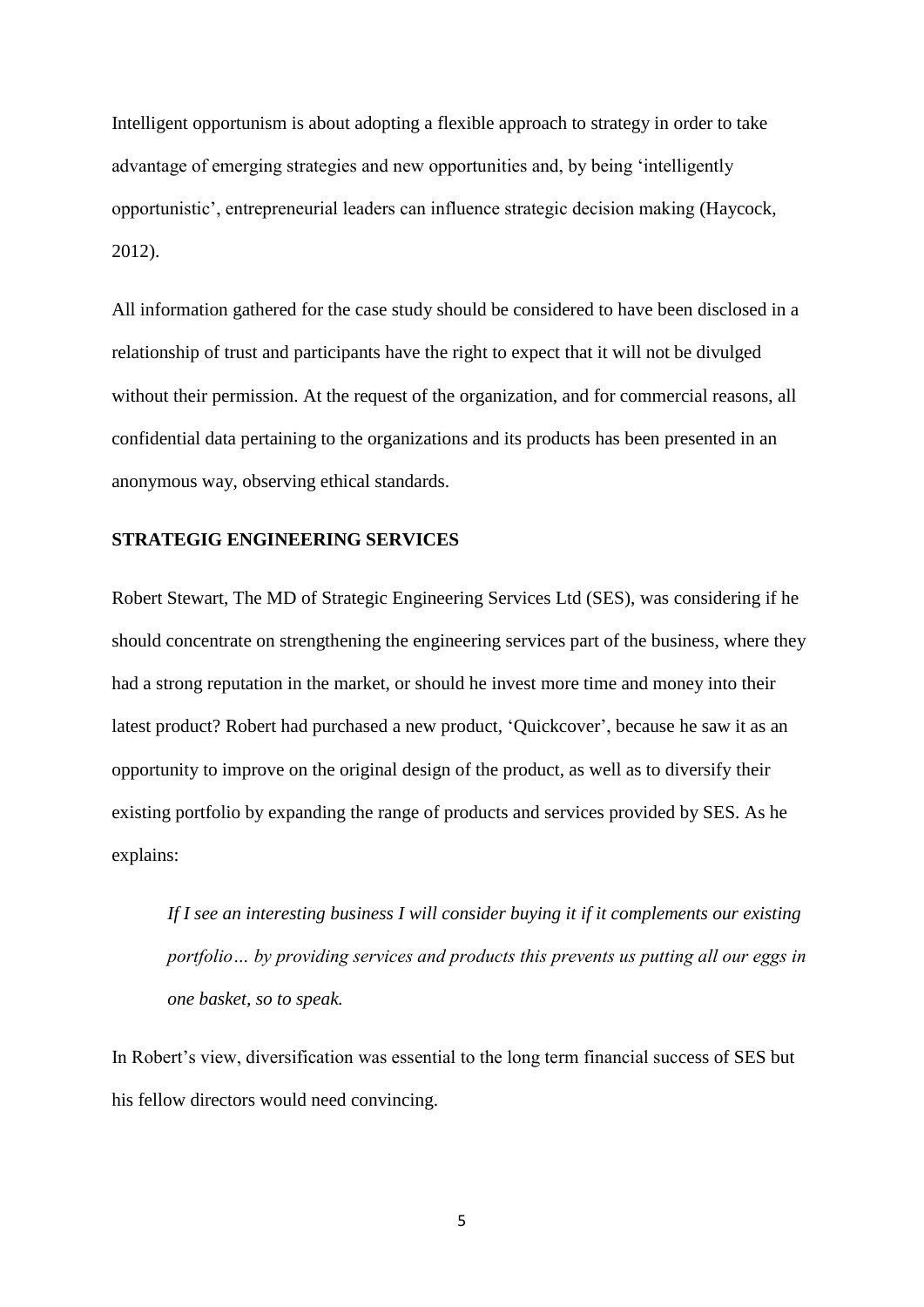## **Company background**

Formed in 1972, the SES Group is a privately owned group of companies providing engineering products and services throughout Europe, as well as the Middle East and Far East. The original firm, Strategic Engineering Services Ltd (SES), was founded by Eric Stewart, who had trained as a machinist making steel components such as nuts, bolts and steel casings. Eric used a small bank loan to buy his own lathe and started making these components, which were supplied to many firms in many industries in the Northern England, including the steel and petrochemical industries. The business was very successful and the company quickly grew. By the early 1980's SES employed around 60 people. Due to the changing nature of the heavy engineering sector in the late 1990's the SES group changed the shape of its business. This included divesting its most of activities in heavy fabrication, heavy machining and manufacture of large water & sewage pumping systems, to allow a focused commitment to the company's technical pedigree and the emerging renewables, oil and gas and marine engineering sectors.

During this time the company had expanded into related areas such as welding, fabrication and engineering maintenance. Again, these new activities were very successful and a separate company, Strategic Site Maintenance Ltd (SSM), was established in 1992 to deal with the site services side of the business. SSM is an engineering and contracting services company providing a wide range of engineering services to customers in the UK and overseas. This includes fabrication and construction projects to oil & gas, marine and petrochemical industries. SSM also provide recruitment service specifically designed to serve a wide range of specialist trades, technical and engineering personnel working in all sectors of industry.

The success of the site services business meant a move to larger premises with additional space, better undercover facilities and the cranage required for heavy lifting and carrying out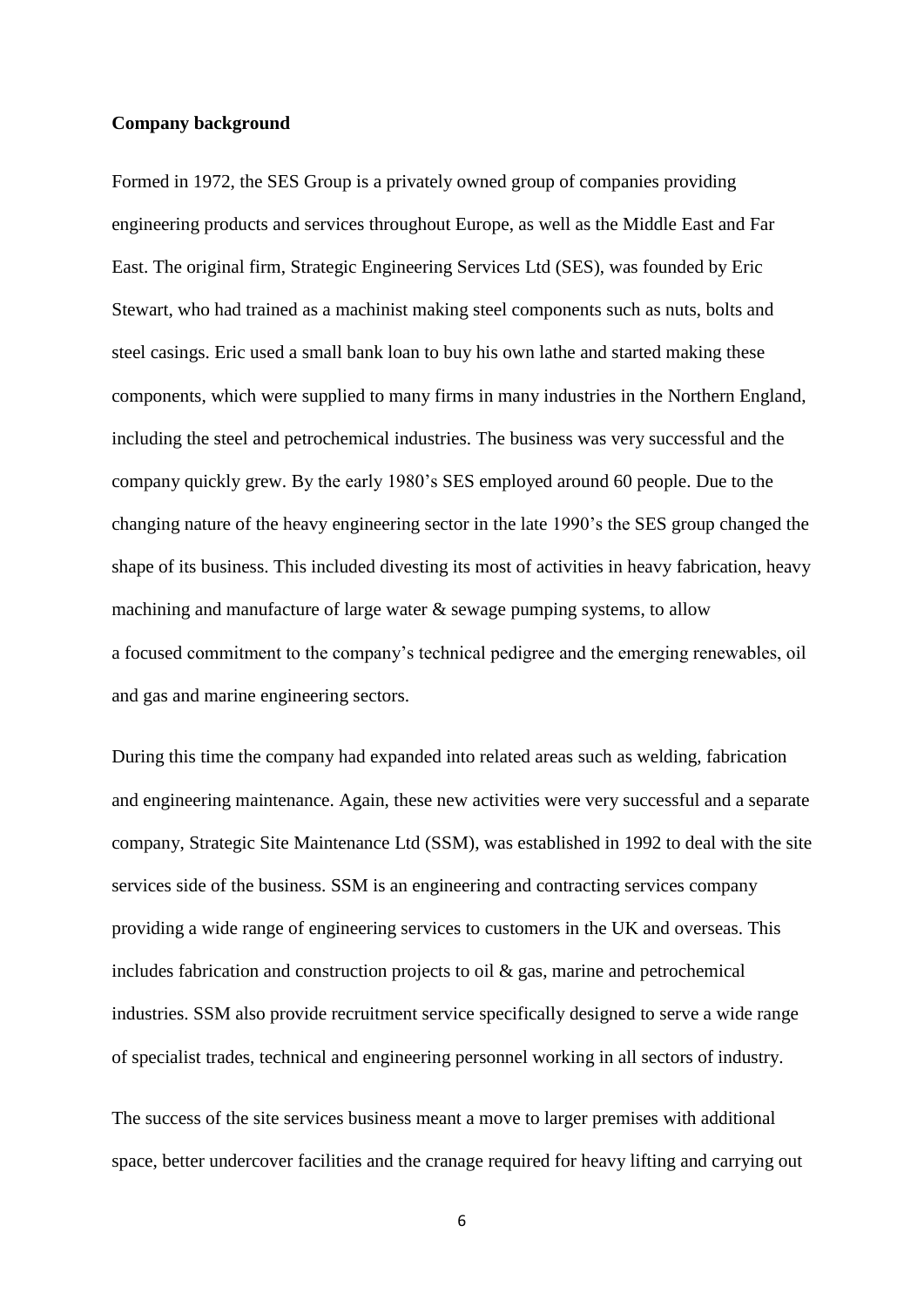large scale maintenance contracts. A large (10 acre) site that used to be an old steel foundry provided an ideal location for the growing business. This site remained the home of both SES and SSM up until the mid-1990's. At this time, the traditional machining market was starting to dry up as more UK firms began outsourcing this sort of work to companies in Eastern Europe and the Far East. SES recognised the need to branch out into new areas of business and had already started to diversify into new and related areas of engineering, such as plant and equipment hire, instrument calibration and project management.

## **Diversification**

By the mid-1990's, SES was established as a holding company for a number of subsidiary trading companies that were set up to run each of the company's growing and increasingly diverse business interests. At the same time, the strategic decision (Hendry, 2000) was made to sell the original machining part of the business, which was becoming unprofitable, and sell the premises which were now too large for their existing needs. The company moved into brand new premises on a local business park in rural Northumbria, where they were now able to concentrate on their portfolios of businesses. SES was now represented by three distinct subsidiary companies, each run as separate businesses by Eric's three sons:

o Strategic Site Maintenance Ltd (SSM) – established in 1992 and run by Simon Stewart, MSS is a specialist engineering, construction and technical recruitment business. The company provides recruitment services to a broad range of sectors including nuclear and power generation, construction, the chemical industry and the onshore/offshore oil and gas industries both within the UK and internationally. It also provides project management services for fabrication and construction projects in the oil and gas, marine and petrochemical industries.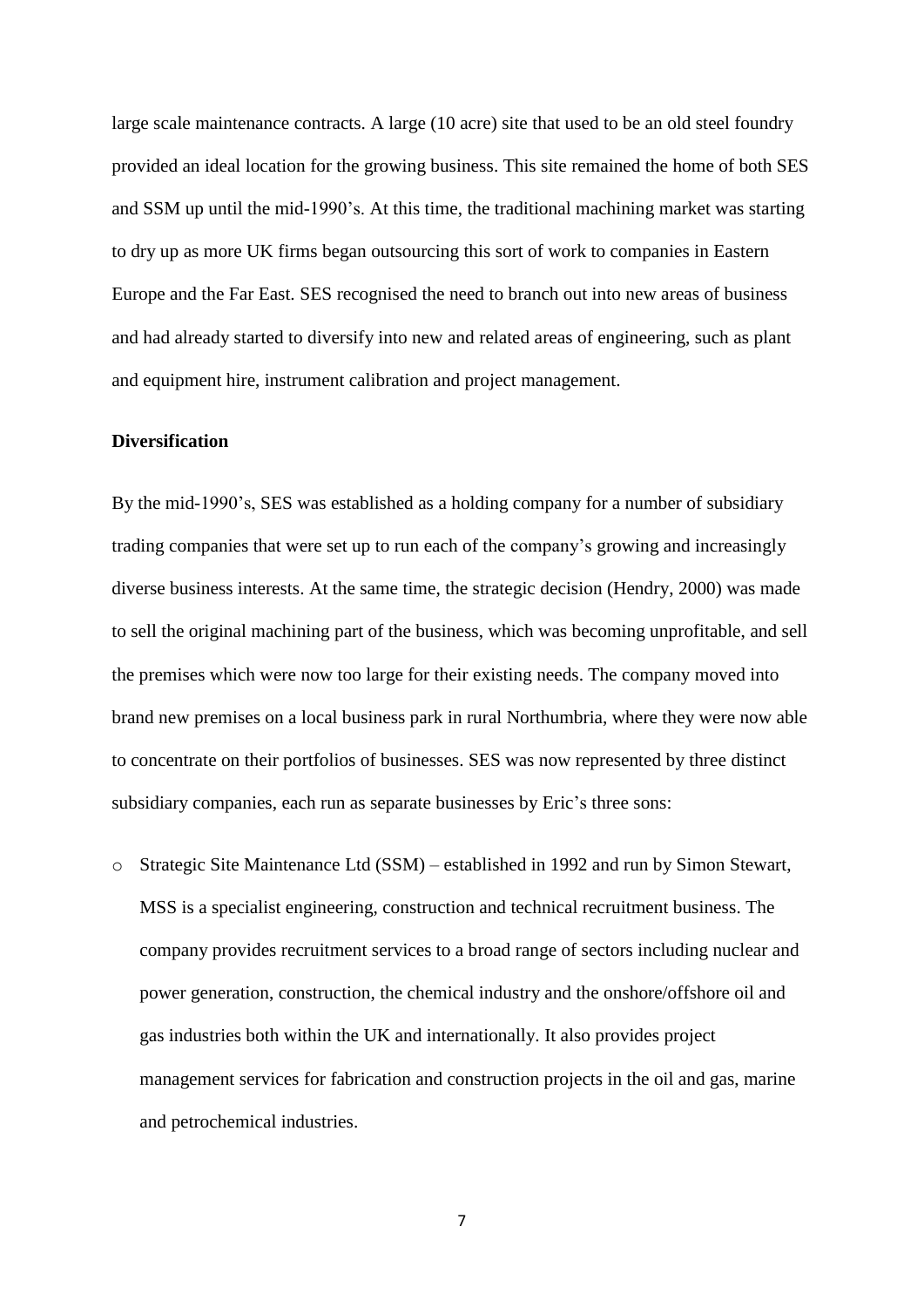- o MobileCAL Ltd– established in 1992 and run by David Stewart, MobileCAL offers mobile calibration and testing of equipment. The business provides a mobile service covering the whole of the United Kingdom. Its services include calibration, load testing, portable appliance testing (PAT Testing), exhaust and dust extraction, air quality testing and certification.
- o TestCAL Ltd established in 1997 and run by Robert Stewart, TestCAL is a test equipment specialist providing a range of calibration services including equipment hire, on-site calibration laboratories and sales of test and measurement equipment. It also provides hire services throughout the UK.

## **A new opportunity**

More recently, SES has acquired a new company as part of its portfolio, Quickcover Ltd, which manufactures a unique remote controlled sports pitch covering system. This system is designed to fit any sized outdoor sporting venue, providing protection from the elements. A motorised roller system is operated by a simple remote control, which at the press of a button travels across the field, automatically deploying a weatherproof cover in fewer than 10 minutes. SES was initially contracted to fabricate the roller system on behalf of Quickcover. However, Robert Stewart, the MD of TestCal, saw the product as potentially very lucrative and bought the company. The company now manufactures, installs and maintains the system under the brand name Quickcover. The product is used by a range of sporting venues including Football, Rugby, Cricket, Athletics, American Football, Baseball, Tennis and Hockey. More recently, SES has also developed a variation of the product 'Stadiumcover' for use at equestrian and other similar outdoor arenas.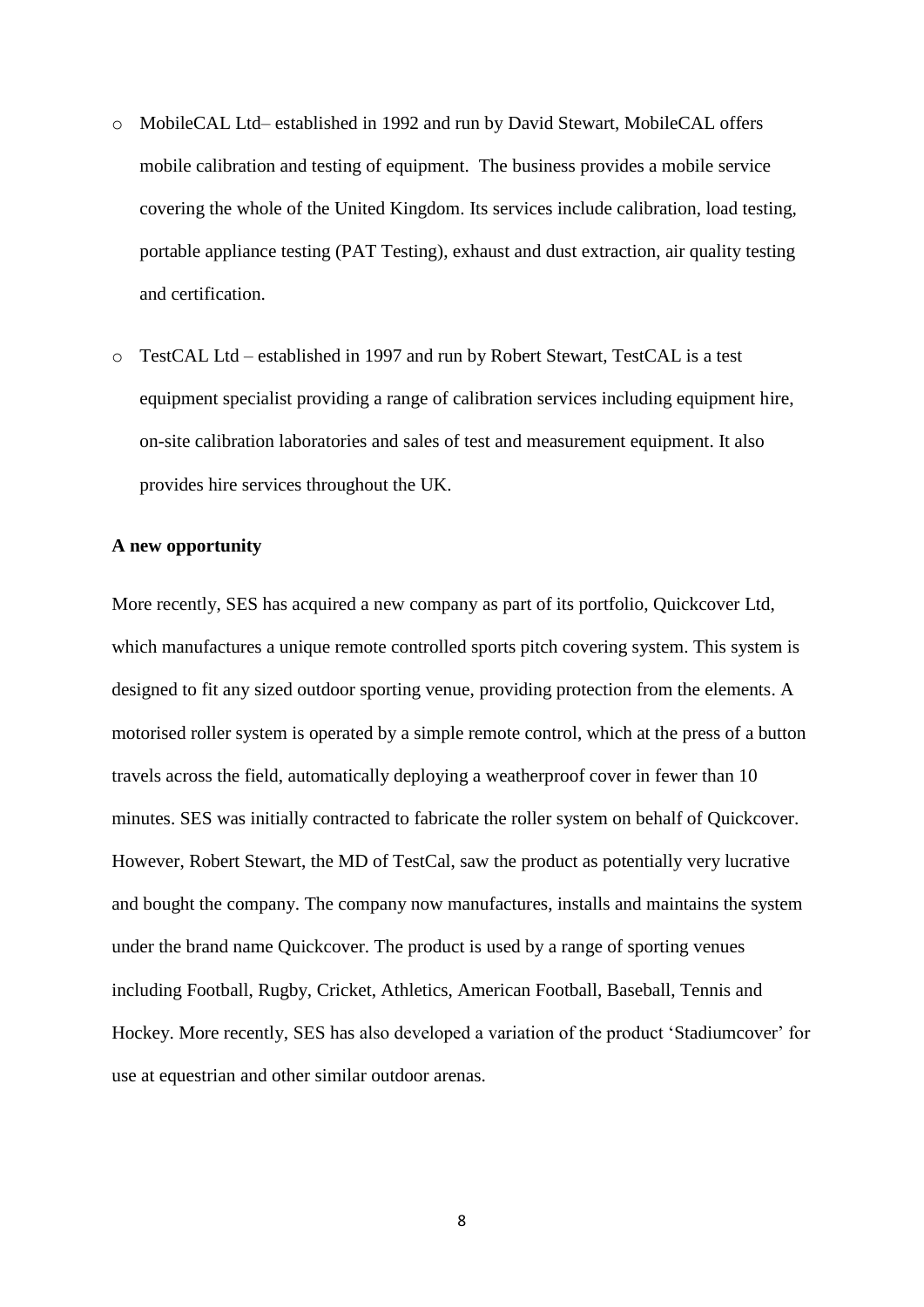## **SUMMARY**

The decision Robert and his fellow directors now face is whether they continue to pursue their current approach and invest in developing a strategy for manufacturing and selling both the Quickcover and the Stadiumcover products, or whether they should sell this part of the business and focus on their already well-established and successful engineering services business. Robert's ability to influence this decision may hinge on his ability to persuade his fellow directors to accept his plan. This case is necessary because it offers a unique insight into how entrepreneurs develop emergent strategies in order to take advantage of new opportunities. It also advances our theoretical understanding of the relationship between strategic thinking and entrepreneurial approaches to opportunity recognition. The case highlights how the concept of how intelligent opportunism can be used to explain how entrepreneurs to develop emergent strategies in order to take advantage of new opportunities.

## **Questions**

- 1. To what extent can Robert's decision to purchase Quickcover, and the subsequent introduction of Stadiumcover, be viewed as intelligent opportunism?
- 2. How does Robert's proposed approach to diversification fit with the notion of emergent strategy?
- 3. What risks might this new opportunity present for the long term strategic success of Strategic Engineering Services?
- 4. In addition to identifying new opportunities, how else might intelligent opportunism support strategic and/or entrepreneurial thinking?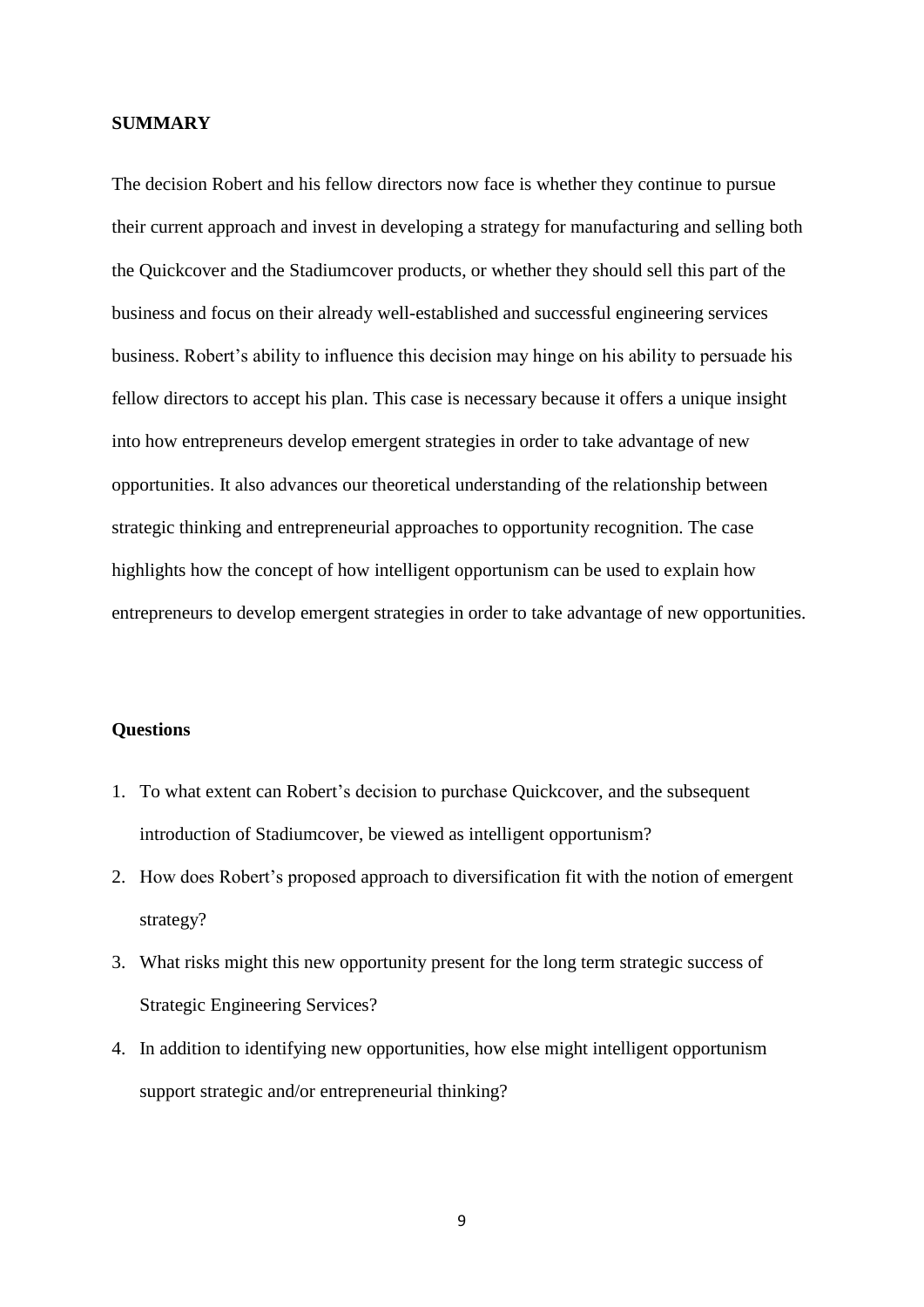#### **REFERENCES**

Beaver, G. and Ross, E. C. (2000), 'Enterprise in Recession: The Role and Context of Strategy', *International Journal of Entrepreneurship and Innovation*, Vol 1, No 1, pp. 23-31.

Chandler, A. D. (1963), *Strategy and Structure: Chapters in the History of American Enterprise,* Boston, MA: MIT Press.

Foss, L., Iakovleva, T., Kickul, J., Oftedal, E. M., and Solheim, A. (2011), Taking innovations to market. The role of strategic choice and the evolution of dynamic capabilities. *The International Journal of Entrepreneurship and Innovation*, Vol 12, No 2, pp. 105-116.

Graetz, F. (2002), 'Strategic thinking versus strategic planning: towards understanding the complementarities', *Management Decision*, Vol 40, No 5, pp. 456-462.

Hamel, G. and Prahalad, C. K. (1989), 'Strategic Intent', *Harvard Business Review*, Vol 70, No 3, pp. 63-78.

Harrison, J. S. and St John, C. H. (2013), *Foundations in Strategic Management*, Cengage Learning.

Haycock, K. (2012), Strategic thinking and leadership', *Library Leadership and Management*, Vol 26, No 3-4, pp. 1-23.

Hendry, J. (2000), 'Strategic Decision Making, Discourse, and Strategy as Social Practice', *Journal of Management Studies*, Vol 37, No 2, pp. 955-978.

Heracleous, L. (1998), 'Strategic thinking or strategic planning?', *Long Range Planning*, Vol 31, No 3. Pp. 481-487.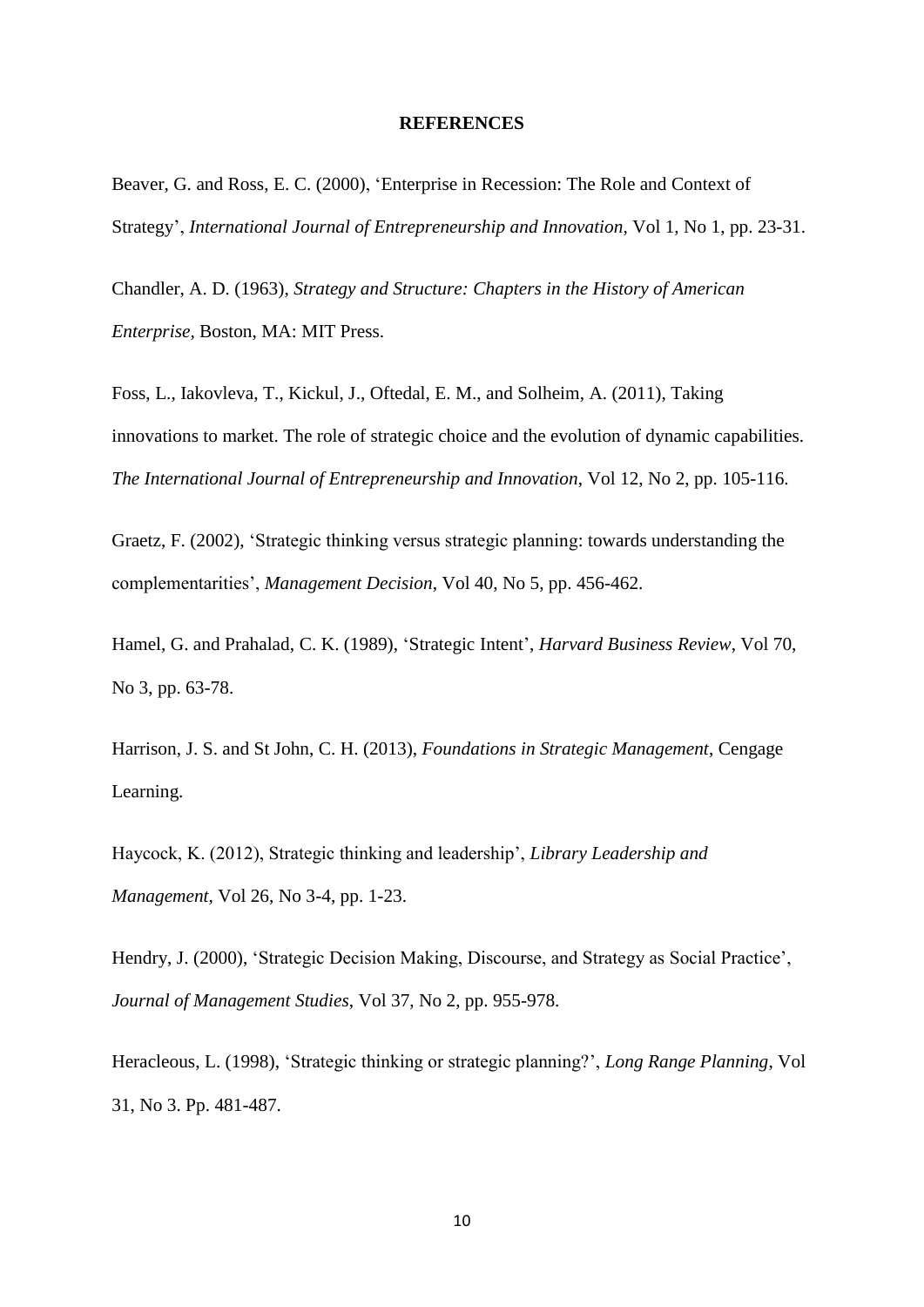Hill, C., Jones, G., and Schilling, M. (2014), *Strategic Management: An Integrated Approach*. Cengage Learning.

Hitt, M. A., Ireland, R. D., Camp, S. M. and Sexton, D. L. (2001), 'Strategic entrepreneurship: entrepreneurial strategies for wealth creation', Strategic Management Journal Vol 22, No 1, pp. 479-491.

Lau, T., Man, T., and Chow, I. (2004), 'Organizational capabilities and performance of SMEs in dynamic and stable environments', *International Journal of Entrepreneurship and Innovation*, Vol 5, No 4, pp 221–229.

Lechner, C. and Gudmundsson, S. V. (2014), 'Entrepreneurial orientation, firm strategy and small firm performance', *International Small Business Journal*, Vol 32, No 1, pp. 36-60.

Liedtka, J.M. (1998), 'Strategic thinking: Can it be taught?', *Long Range Planning*, Vol 31, No 1, pp. 120-129.

Mintzberg, H. and Waters, J. (1985), 'Of strategies deliberate and emergent'. In B. De Wit and R. Meyer (Eds), *Strategy: process, content, context: an international perspective*. St Paul, MN: West Publishing, pp. 12-21.

Porter, M. E. (1996), 'What is strategy?', *Harvard Business Review,* Vol 74, No 6, pp. 61-78.

Sarasvathy, S. D. (2001), 'Causation and effectuation: Toward a theoretical shift from economic inevitability to entrepreneurial contingency', *Academy of Management Review*, Vol 26, No 2, pp. 243-263.

Sarasvathy, S. D. (2004), 'Making it happen: Beyond theories of the firm to theories of firm design', *Entrepreneurship Theory and Practice*, Vol 28, No 6, pp. 519-531.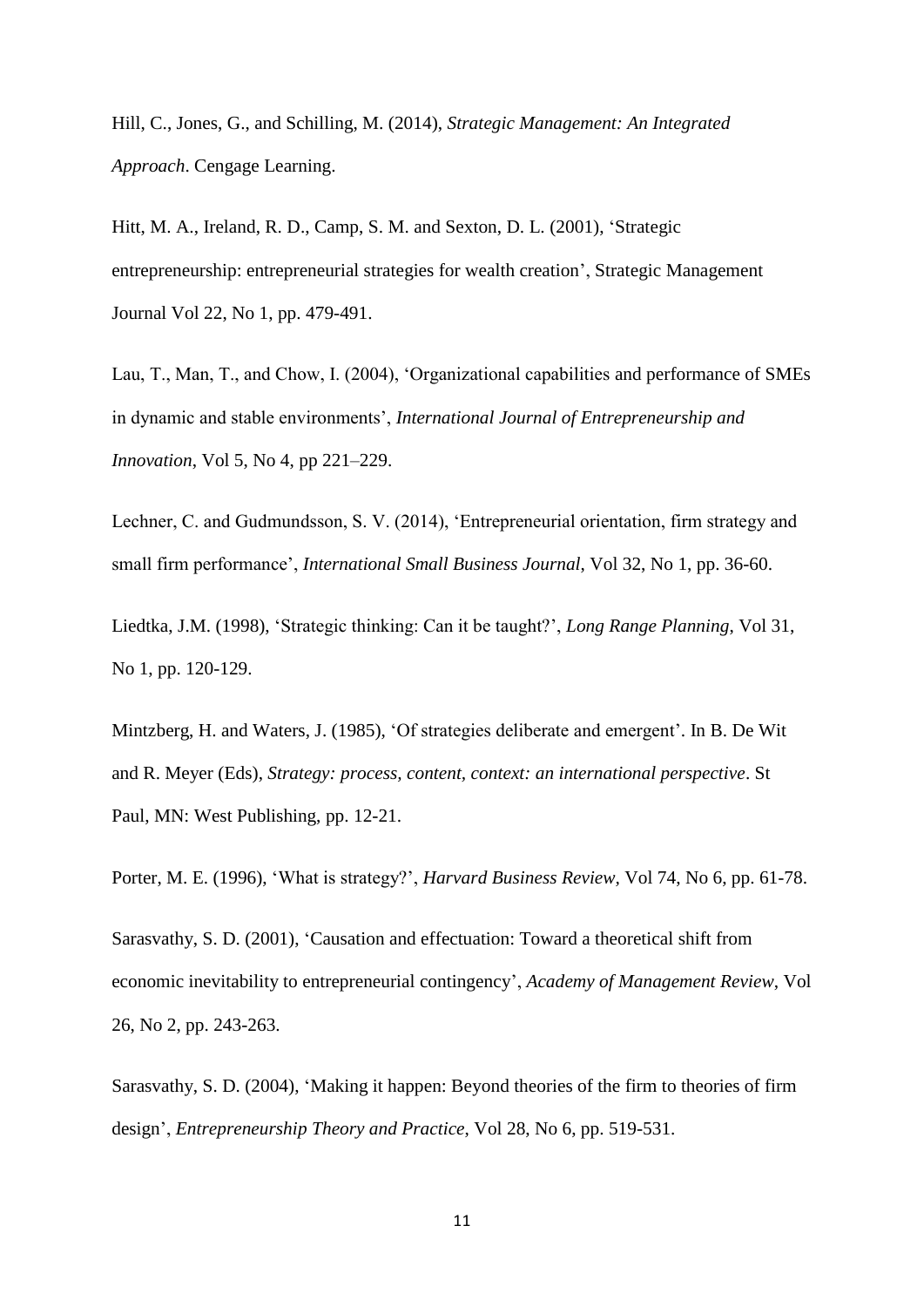Shane, S. and Venkataraman, S. (2000), 'The promise of entrepreneurship as a field of research', *Academy of Management Review,* Vol 25, No 1, pp. 217-226.

Tang, J. and Khan, S. A. (2007), Dynamic interactions between alertness and systematic search. A yin and yang perspective on opportunity recognition and innovation, *International Journal of Entrepreneurship and Innovation*, Vol 8, No 3, pp. 175-186.

Thompson, J.L., Scott, J.M. and Martin, F. (2014), *Strategic Management: Awareness and Change*, 7th edition, Cengage Learning.

Zahra, S.A. and Nambisan, S. (2012), 'Entrepreneurship and strategic thinking in business ecosystems', *Business Horizons,* Vol 55, No 1, pp. 219-229.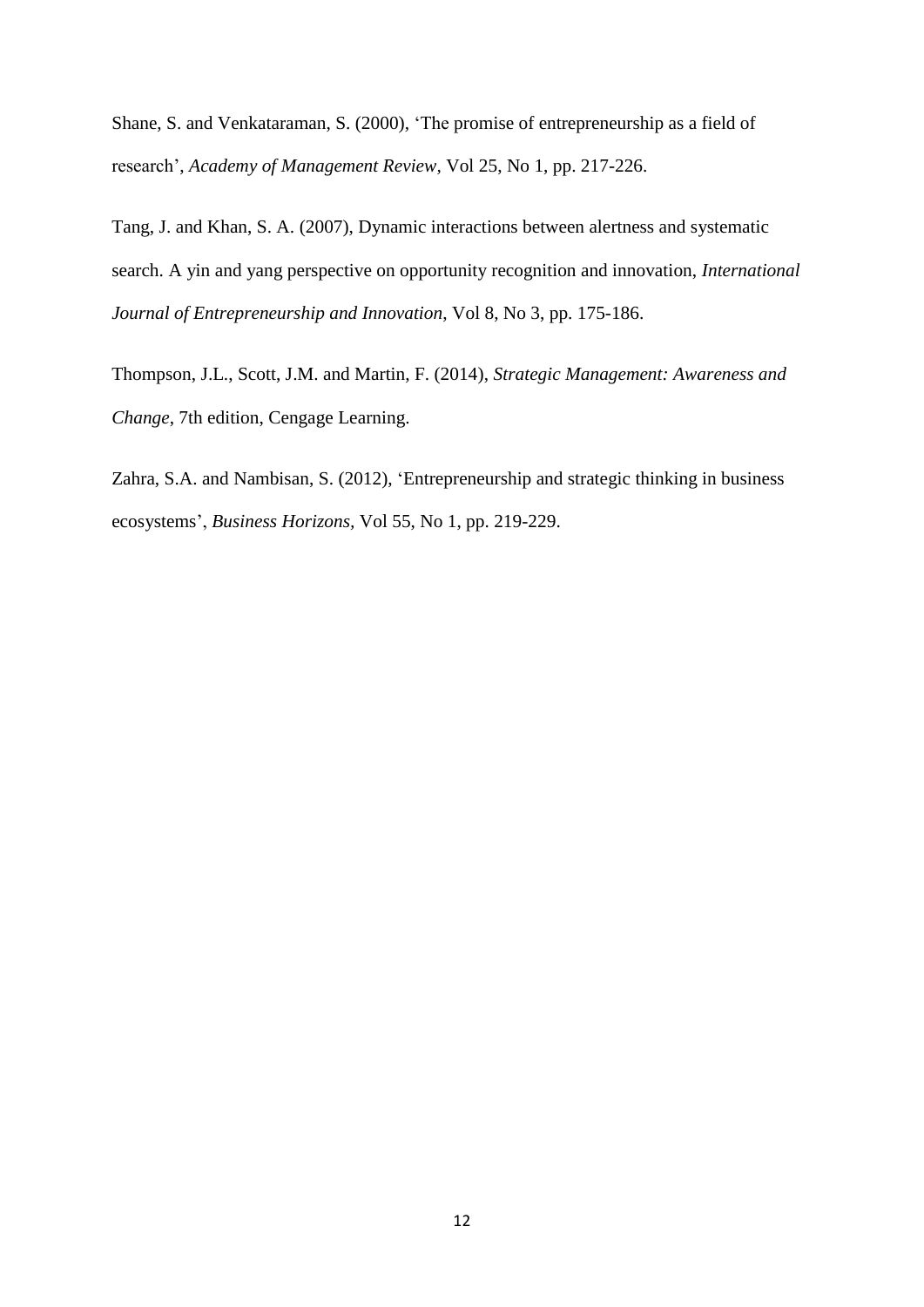## **Teaching note**

## **Strategic thinking: intelligent opportunism and emergent strategy – the**

**case of Strategic Engineering Services**

Case study teaching notes for submission to the *International Journal of Entrepreneurship and Innovation*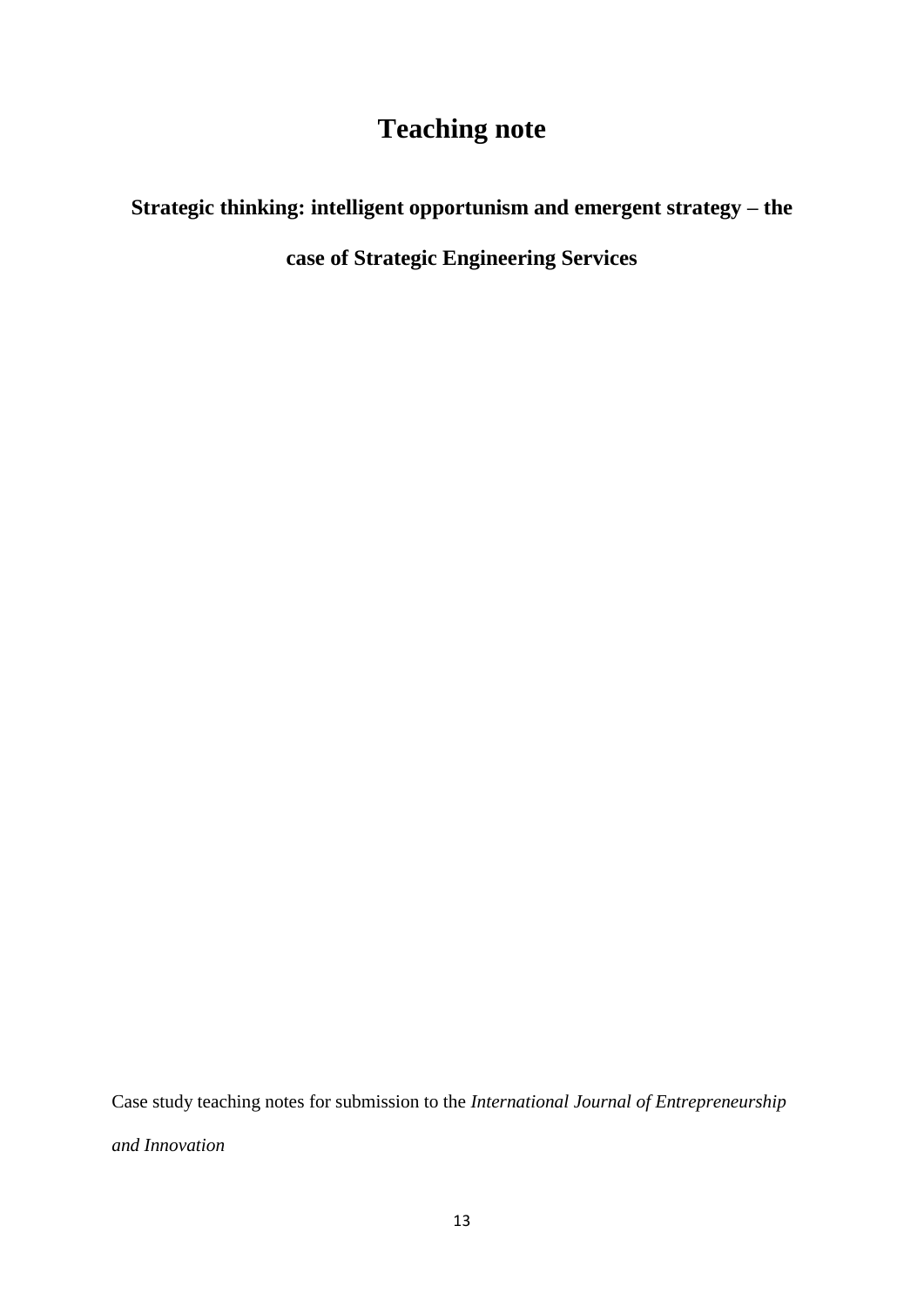## **TEACHING NOTE<sup>2</sup>**

## **1. Summary of the case**

Strategic Engineering Services Ltd is a holding company for a number of subsidiary trading companies engaged in a range of commercial activities in the engineering sector, including equipment hire, recruitment, and calibration and testing of equipment and project management. This case study focuses on strategic thinking and the opportunistic approach to business growth. In recent years, the company has moved away from heavy engineering into engineering services. However, it recently purchased 'Quickcover', a unique remote controlled sports pitch covering system, and is now considering whether to continue to develop this product or sell it and concentrate on its existing engineering services business.

## **2. Teaching objectives and target audience**

The key issue in this case study is whether the company should continue to develop the 'Quickcover' product or sell it and concentrate on its core engineering services business. This case study will enable students to consider the nature of intelligent opportunism and examine emergent views of strategy that are often adopted by entrepreneurs. This case study is aimed at both undergraduate and postgraduate students studying strategy and related modules in the area of enterprise, entrepreneurship and innovation. The case gives students the opportunity to gain insights into how entrepreneurs identify, evaluate and pursue new opportunities. There are four learning objectives:

1. The case study enables students to consider the validity of the concept of 'intelligent opportunism'.

 $\overline{a}$ 

<sup>2</sup> Structure based on *The Case Teaching Note J Heath* (John Heath Associates): <http://www.ecch.com/files/downloads/casewriting/teachingnote.pdf>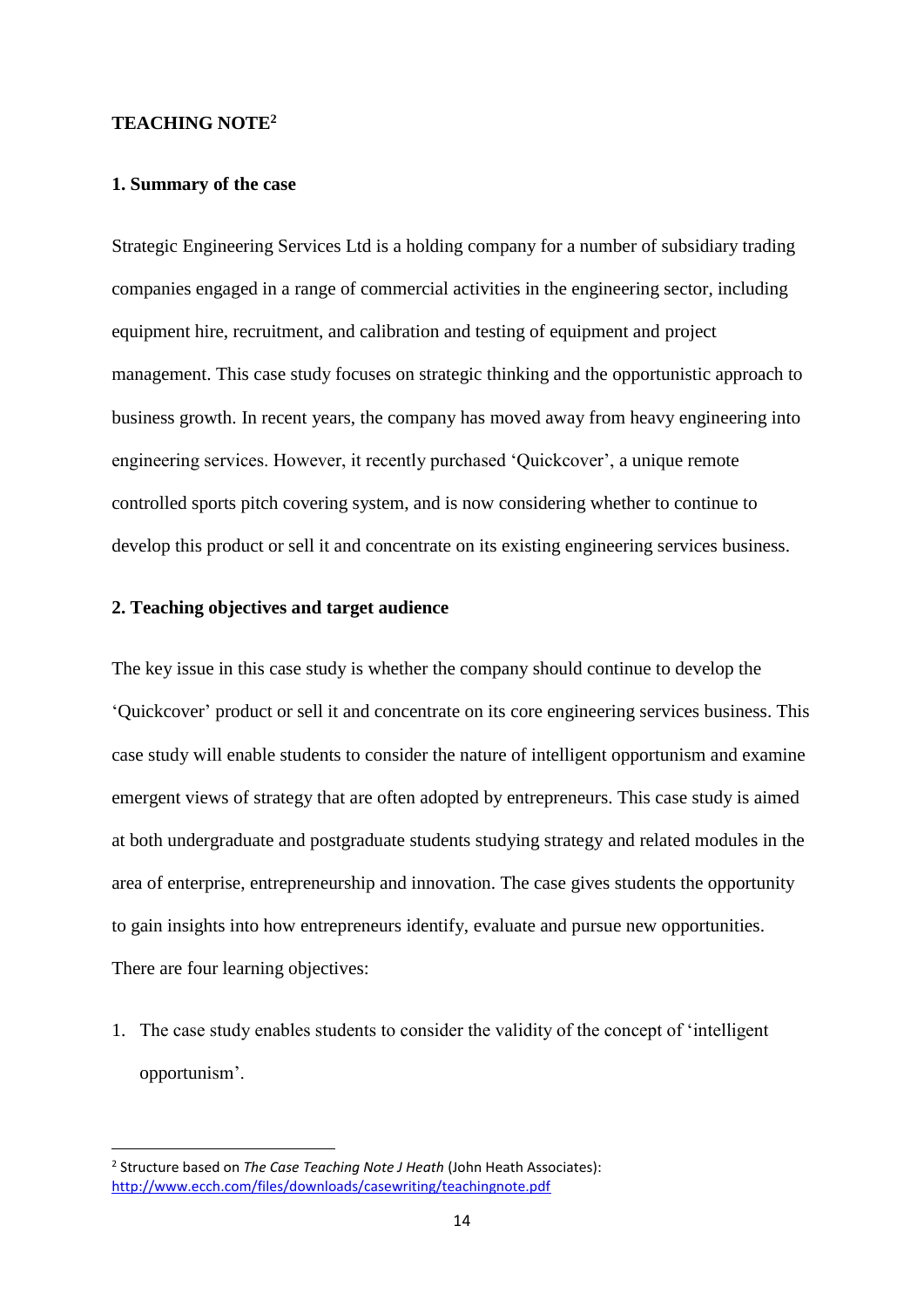- 2. The case provides an opportunity for students to examine how the concept of 'intelligent opportunism' fit with the emergent view of strategy often adopted by entrepreneurs.
- 3. The case allows students to engage in a broader theoretical discussion about entrepreneurial approaches to strategy development.

## **3. Teaching approach and strategy**

This case study can be used as the starting point for students to discuss different approaches to opportunity recognition and strategy development. It allows the application of class based theory to be applied to a real life situation and encourages active participation in the learning process. The main theoretical points to highlight when using the cases study centre round the concept of *strategic thinking*. The case gives students the opportunity to gain insights into how entrepreneurs identify, evaluate and pursue new *opportunities*, i.e. the concept of *effectuation*. The case study links effectuation to other theory, i.e. 'intelligent opportunism', and allows students to consider the validity of these concepts in the decision making processes of entrepreneurs. The case provides an opportunity for students to compare and contrast these related concepts and how they fit with the concept of *emergent strategy* often adopted by entrepreneurs. The case allows students to engage in a broader theoretical discussion about entrepreneurial approaches to strategy building and development.

Where ever possible, the classroom should be arranged with desks in a semicircle, or similar layout, that allows students to face each other and work together in small groups. This will help facilitate a direct exchange of views between students. Teaching this case begins by asking students to read and think about the case – either at the start of, or prior to class – depending on the length of the seminar/tutorial. A 5-10 minute introduction to the case by the lecturer might then be useful before beginning any discussion. The introduction should explain Robert's predicament; that he needs to persuade his fellow directors to continue with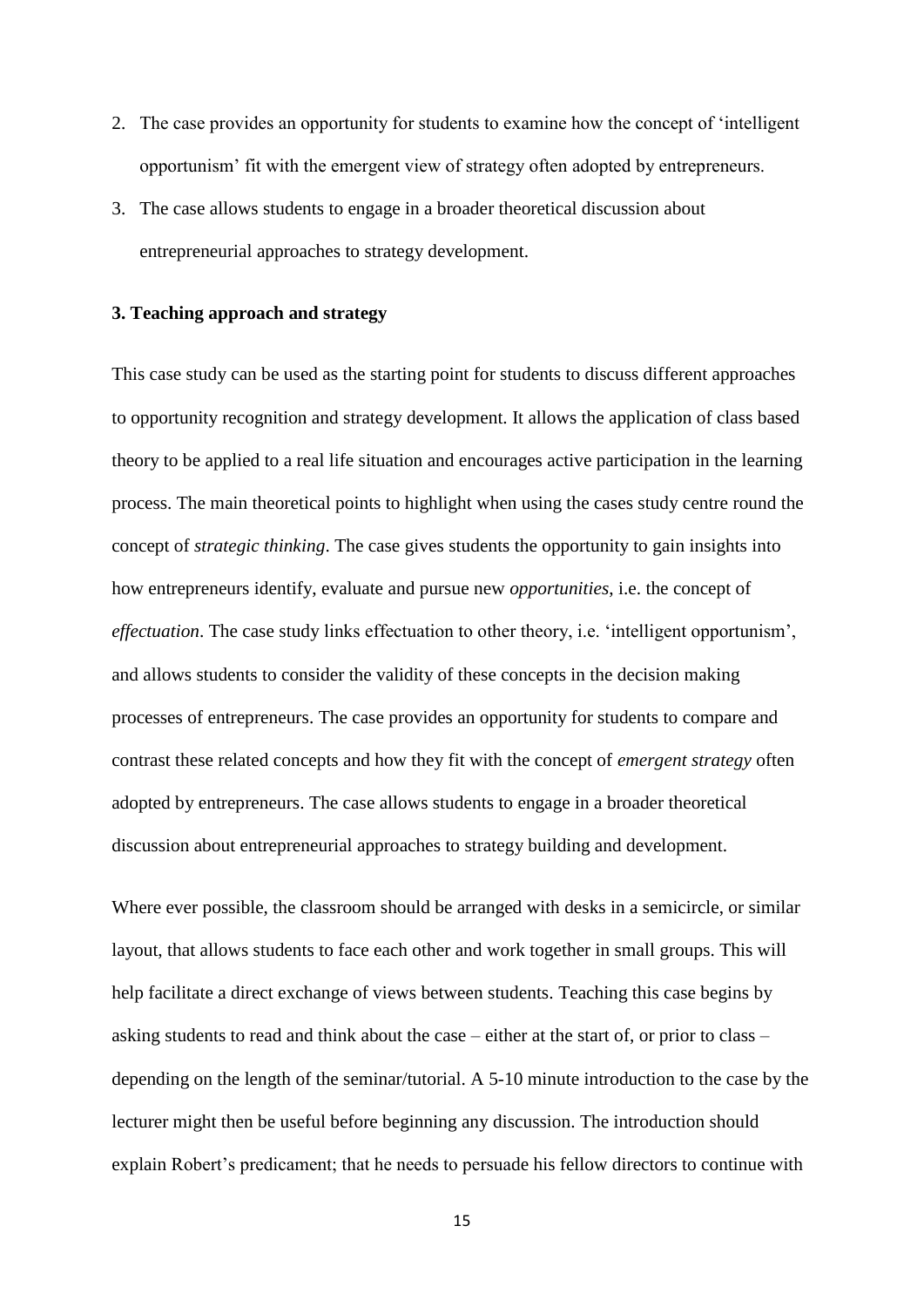the 'Quickcover' product that he recently purchased. The lecturer might want to present the potential alternatives for the new product and the challenges associated with each of choice, i.e. selling the product or continuing its development. The goal of the case is not to select the correct choice for SES, but rather to understand the challenges inherent in strategic decision making and how they can mitigate any associated risks.

Once the introduction is complete, the lecturer might want to break the class up into teams of three to five students, depending on student numbers. The teams should discuss and summarize their answers to each of the questions presented in the case study and choose one representative to present a summary of the team's answers to the class. The lecturer should work to move the discussion past a listing of challenges to an identification of the potential outcomes of the available choices. To conclude the session the lecturer might want to consider asking students to report back – either in small groups (4-5 students) or individually – to summarise what they consider to be the main learning outcomes of the session. Alternatively, the lecturer could ask them to take a few minutes to summarise their own thought s about the main points raised in the case. It is also important to ask students to evaluate the usefulness of the case in their studies in order to help students evaluate their own learning as well as help the lecturer evaluate the usefulness of the case and make amendments where necessary.

## **4. Analysis**

There are no right or wrong answers, rather the case study provides a spring board for students to discuss the main issues raised. However, students are challenged to think about a real life scenario where the process of opportunity recognition by the main protagonist (Robert Stewart) can be analysed in detail. More specifically, students should consider the following point in their answers to the questions posed: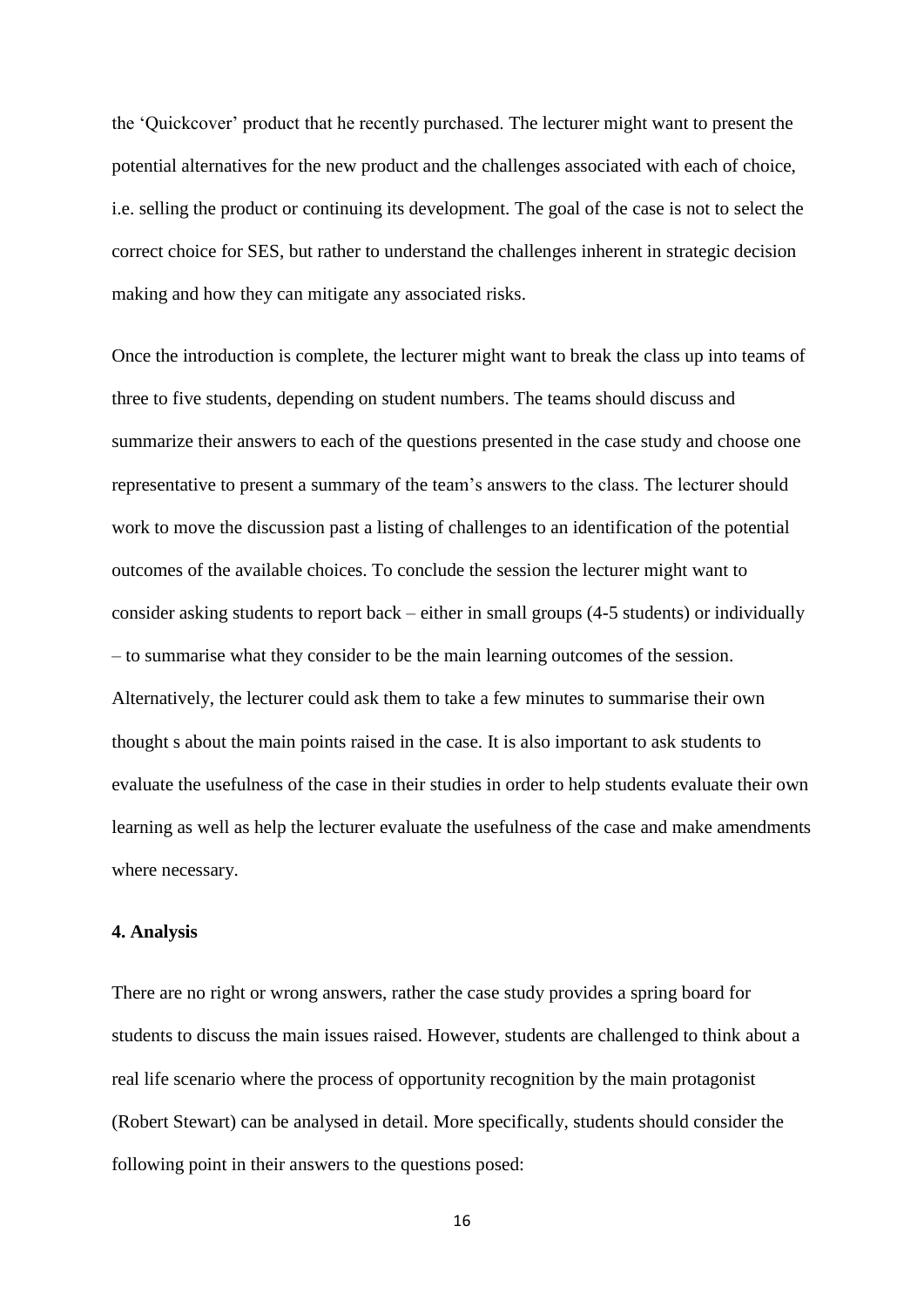5. To what extent can Robert's decision to purchase Quickcover, and the subsequent introduction of Stadiumcover, be viewed as intelligent opportunism?

Students should be recognise that intelligent opportunism is about adopting a flexible approach to decision making in order to develop and take advantage of emerging strategies and new opportunities as they arise. Robert has clearly adopted a flexible approach to his strategy development in order to take advantage of a new opportunity. By being 'intelligently opportunistic' he is open to new experiences that allow him to take advantage of potential business opportunities and develop emergent strategies that are important in a rapidly changing business environment. Robert's behaviour can be considered a form of opportunistic strategy development and is clearly an example of intelligent opportunism.

6. How does Robert's proposed approach to diversification fit with the notion of emergent strategy?

Students should be able to distinguish between the traditional view of strategy as a consciously planned activity and the emergent view of strategy as an approach that is often developed intuitively by entrepreneurs, rather than as the result of rational planning. They should be able to link emergent strategy with the concept of effectuation, i.e. that entrepreneurship is a way of thinking, reasoning and acting that focuses on the identification and exploitation of business opportunities and that this is an essential ingredient of successful entrepreneurship. Students should be able to identify that Robert's approach diversification is a good example of an entrepreneur adopting an emergent approach to strategy development.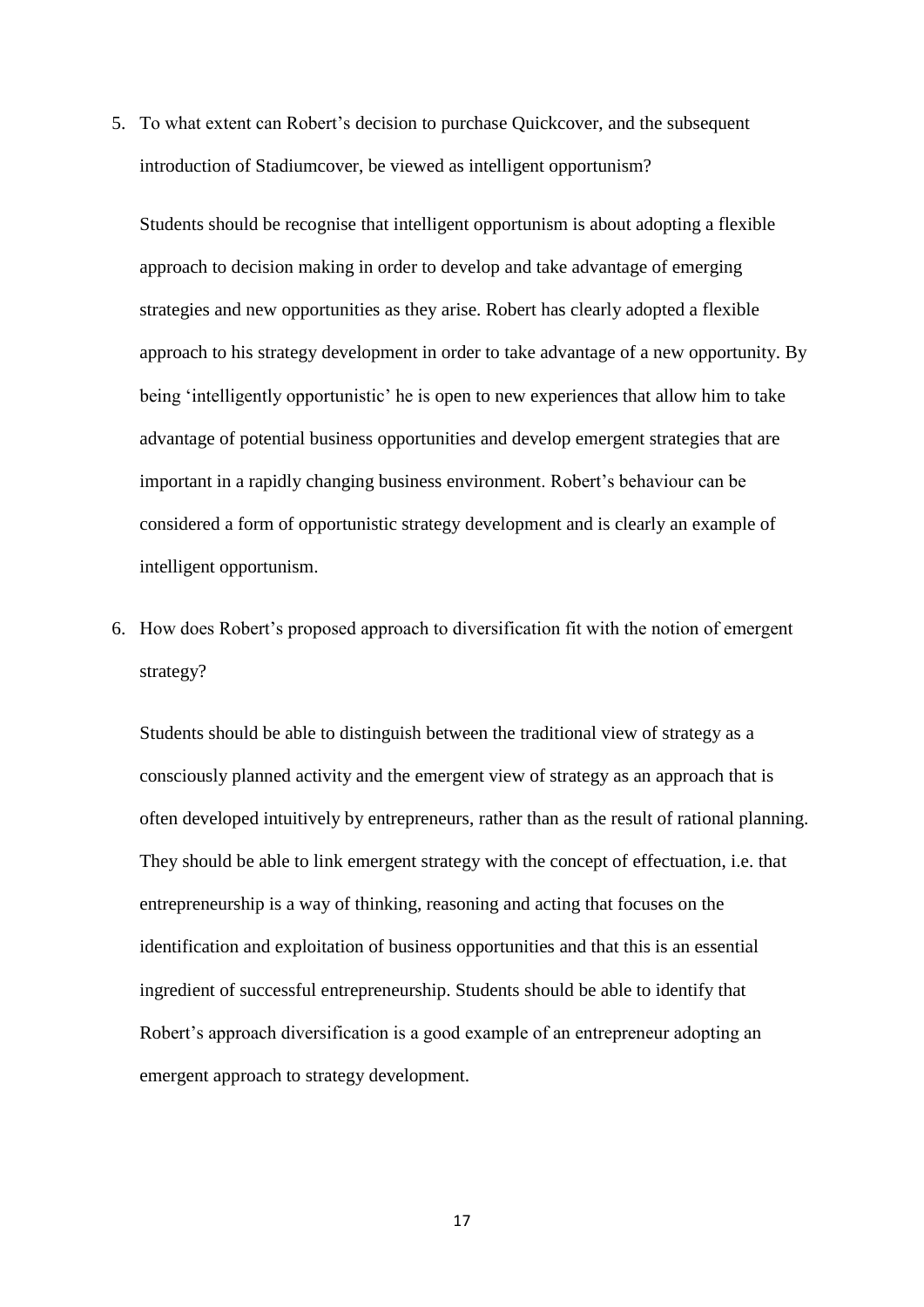7. What risks might this new opportunity present for the long term strategic success of Strategic Engineering Services?

The company have a record of diversification within their traditional area of expertise, i.e. engineering, but Quickcover and its associated product represent a move into a new and unknown market. The level of risk presented by the purchase of these new products is not explicitly discussed in the case study. However, students should be able to deduce that the case study implies a potential conflict between Robert and his fellow directors. Robert clearly views diversification as essential to the long term success of the company. However, the views of the rest of the board members are not known. Robert's ability to influence the rest of the board will play a key role in the success, or otherwise, of his plan.

8. In addition to identifying new opportunities, how else might intelligent opportunism support strategic and/or entrepreneurial thinking?

As well as helping to identify new opportunities, students should recognize that the concept of intelligent opportunism also indicates that entrepreneurs need to 'dig deep' into their organizations in order to hear from many individuals and explore multiple perspectives. By adopting this approach students should be aware that entrepreneurs are better able to gather new ideas and knowledge that are potentially valuable wherever they exist. Students should be able to identify that entrepreneurs are strategic thinkers. They are individuals who are able to identify and react to great new opportunities as they arise. They should understand that the world is dynamic and that entrepreneurs need to be open to change in order to achieve their vision.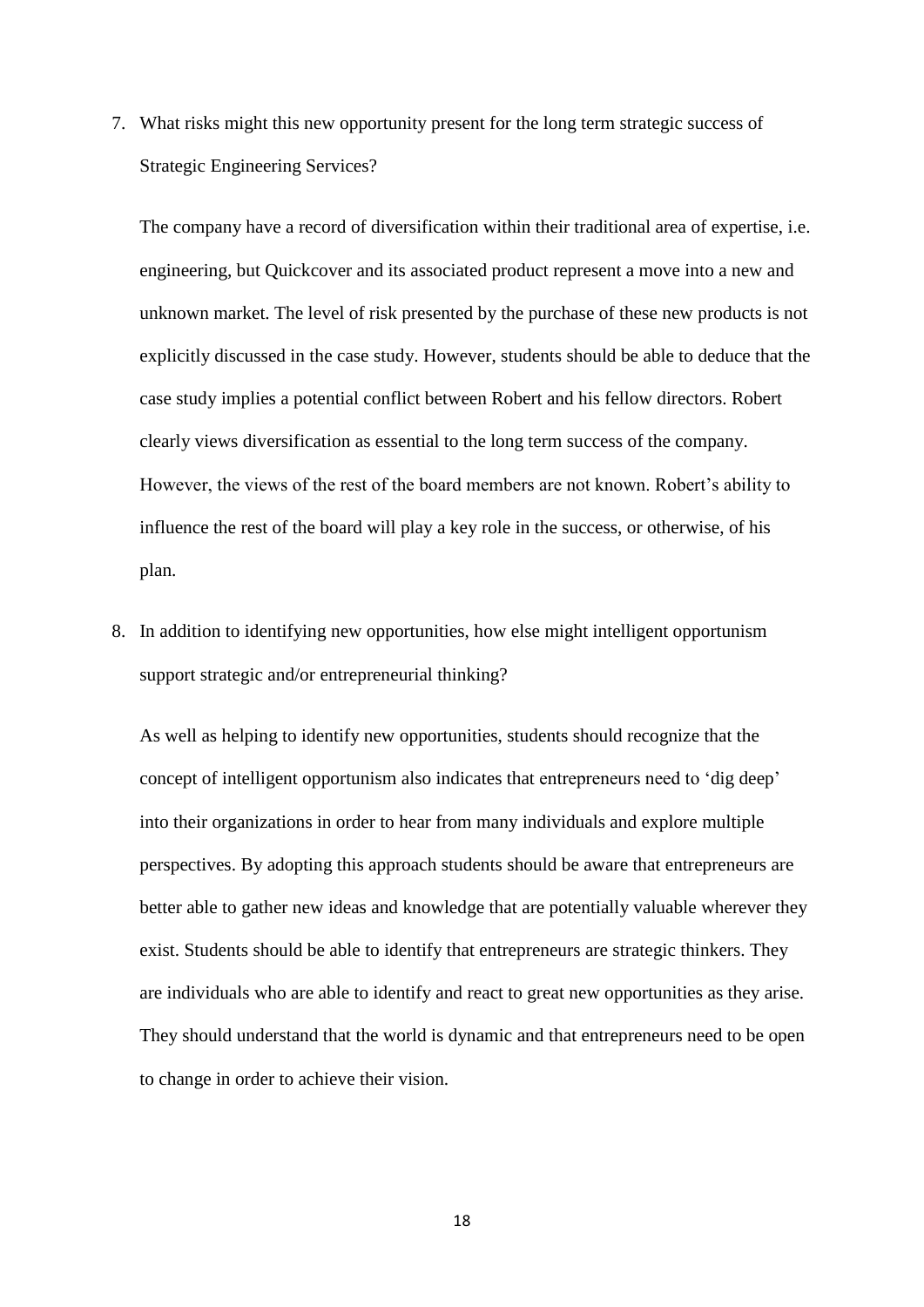## **5. References (including additional suggested reading)**

Chandler, A. D. (1963), *Strategy and Structure: Chapters in the History of American Enterprise,* Boston, MA: MIT Press.

Golich, V., Boyer, M., Franko, P., Lamy, S. (2000) 'The ABCs of Case Teaching. *Pew Case Studies in International Affairs*', Institute for the Study of Diplomacy, Edmund A. Walsh School of Foreign Service, Georgetown University, Available at: www.guisd.org.

Graetz, F. (2002), 'Strategic thinking versus strategic planning: towards understanding the complementarities', *Management Decision*, Vol 40, No 5, pp. 456-462.

Grant, R. M. (2007), *Contemporary strategy analysis*, Oxford, UK: Blackwell.

Hamel, G. and Prahalad, C. K. (1989), 'Strategic Intent', *Harvard Business Review*, Vol 70, No 3, pp. 63-78.

Hendry, J. (2000), 'Strategic Decision Making, Discourse, and Strategy as Social Practice', *Journal of Management Studies*, Vol 37, No 2, pp. 955-978.

Heracleous, L. (1998), 'Strategic thinking or strategic planning?', *Long Range Planning*, Vol 31, No 3. Pp. 481-487.

Hitt, M. A., Ireland, R. D., Camp, S. M. and Sexton, D. L. (2001), 'Strategic entrepreneurship: entrepreneurial strategies for wealth creation', *Strategic Management Journal*, Vol 22, No 1, pp. 479-491.

Liedtka, J.M. (1998), 'Strategic thinking: Can it be taught?', *Long Range Planning*, Vol 31, No 1, pp. 120-129.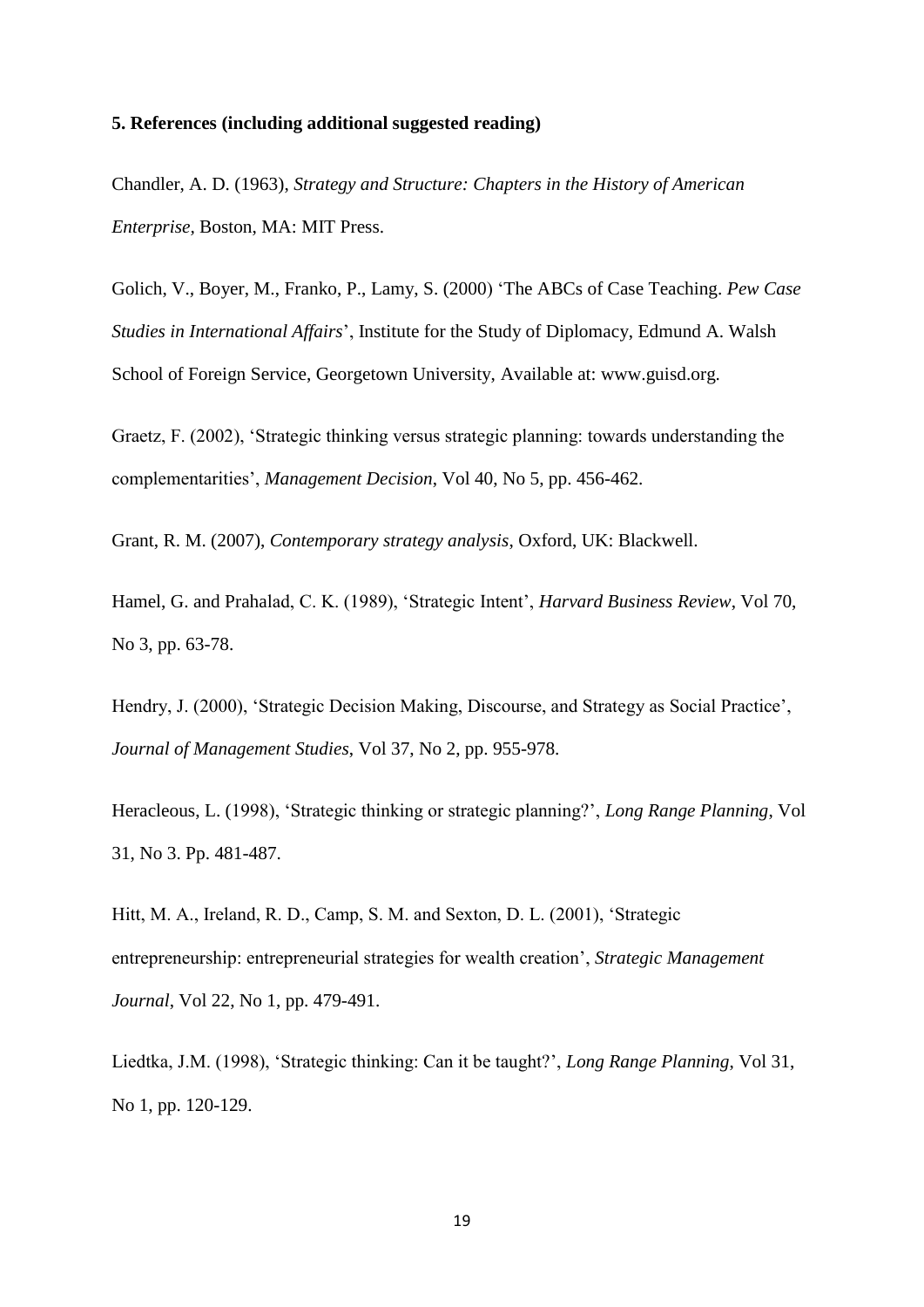Mintzberg, H. and Waters, J. (1985), 'Of strategies deliberate and emergent'. In B. De Wit and R. Meyer (Eds), *Strategy: process, content, context: an international perspective*. St Paul, MN: West Publishing, pp. 12-21.

Porter, M. E. (1996), 'What is strategy?', *Harvard Business Review,* Vol 74, No 6, pp. 61-78.

Porter, M (2004), *Competitive strategy: techniques for analysing industries and competitors*, London: Free Press.

Sarasvathy, S. D. (2001), 'Causation and effectuation: Toward a theoretical shift from economic inevitability to entrepreneurial contingency', *Academy of Management Review*, Vol 26, No 2, pp. 243-263.

Sarasvathy, S. D. (2004), 'Making it happen: Beyond theories of the firm to theories of firm design', *Entrepreneurship Theory and Practice*, Vol 28, No 6, pp. 519-531.

Shane, S. and Venkataraman, S. (2000), 'The promise of entrepreneurship as a field of research', *Academy of Management Review,* Vol 25, No 1, pp. 217-226.

Thompson, J.L., Scott, J.M. and Martin, F. (2014), *Strategic Management: Awareness and Change*, 7th edition, Cengage Learning.

Zahra, S.A. and Nambisan, S. (2012), 'Entrepreneurship and strategic thinking in business ecosystems', *Business Horizons,* Vol 55, No 1, pp. 219-229.

## **6 Feedback**

Please take time to reflect and consider how the case worked in different situations, for example, with different student groups, or on different modules. The case has been tested and has been an effective part of teaching entrepreneurship to a range of undergraduate and